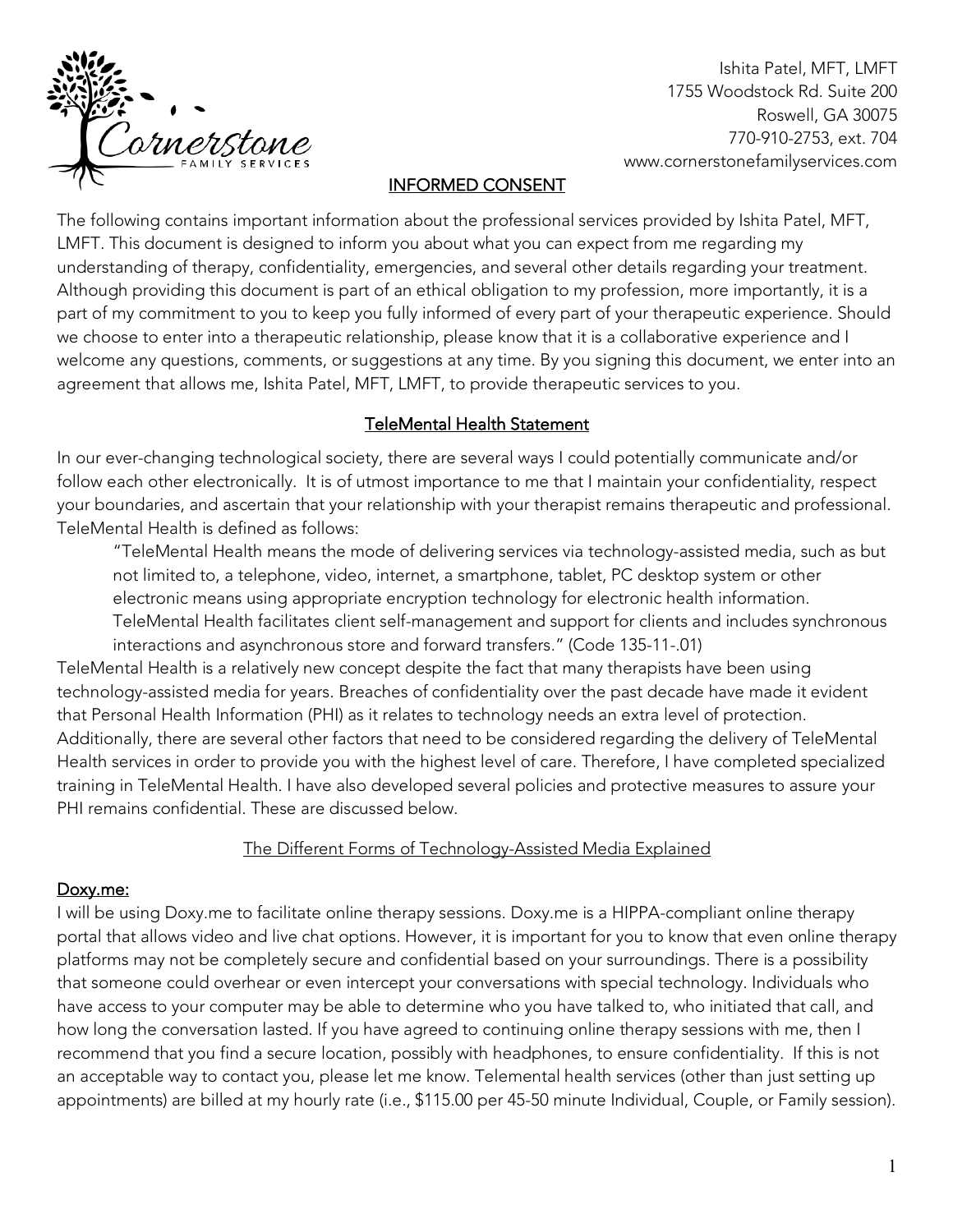# Cell phones:

In addition to landlines, cell phones may not be completely secure or confidential. There is also a possibility that someone could overhear or intercept your conversations. Be aware that individuals who have access to your cell phone or your cell phone bill may be able to see who you have talked to, who initiated that call, how long the conversation was, and where each party was located when that call occurred. However, I realize that most people have and utilize a cell phone. I may also use a cell phone to contact you, typically only for purposes of setting up an appointment if needed. Additionally, I may keep your phone number in my cell phone, but it will be listed by your initials only and my phone is password protected. If this is a problem, please let me know, and I will be glad to discuss other options. Telephone conversations (other than just setting up appointments) are billed at my hourly rate (i.e., \$115.00 per 45-50 minute Individual, Couple, or Family session).

# Text Messaging:

Text messaging is not a secure means of communication and may compromise your confidentiality. However, I realize that many people prefer to text because it is a quick way to convey information. Nonetheless, please know that it is my policy to utilize this means of communication strictly for appointment confirmations. Please do not bring up any therapeutic content via text to prevent compromising your confidentiality. You also need to know that I am required to keep a copy or summary of all texts as part of your clinical record that address anything related to therapy.

# Email:

Email is not a secure means of communication and may compromise your confidentiality. However, I realize that many people prefer to email because it is a quick way to convey information. Nonetheless, please know that it is my policy to utilize this means of communication strictly for appointment confirmations. Please do not bring up any therapeutic content via email to prevent compromising your confidentiality. You also need to know that I am required to keep a copy or summary of all emails as part of your clinical record that address anything related to therapy.

Even though I will only utilize email for appointments and brief topics, I utilize a secure email platform that is hosted by G Suite your added protection. I have chosen this technology because it is encrypted to the federal standard, HIPAA compatible, and the company has signed a HIPAA Business Associate Agreement (BAA). The BAA means that the company is willing to attest to HIPAA compliance and assume responsibility for keeping your PHI secure. I encourage you to also utilize this kind of software for protection on your end. Otherwise, when you reply to one of my emails, everything you write in addition to what I have written to you (unless you remove it) will no longer be secure. My encrypted email service only works to send information and does not govern what happens on your end.

I also strongly suggest that you only communicate through a device that you know is safe and technologically secure (e.g., has a firewall, anti-virus software installed, is password protected, not accessing the internet through a public wireless network, etc.). If you are in a crisis, please do not communicate this to me via email because I may not see it in a timely matter. Instead, please see below under "Emergency Procedures."

### Social Media - Facebook, Twitter, LinkedIn, Instagram, Pinterest, Etc:

It is my policy not to accept "friend" or "connection" requests from any current or former client on any of my personal social networking sites such as Facebook, Twitter, Instagram, Pinterest, etc. because it may compromise your confidentiality and blur the boundaries of our therapeutic relationship.

However, Cornerstone Family Services has a professional Facebook and Instagram page. You are welcome to "follow" us on any of these **professional** pages where we post articles regarding mental health and advocacy. However, please do so only if you are comfortable with the general public being aware of the fact that your name is attached to Cornerstone Family Services. Please refrain from making contact with me using social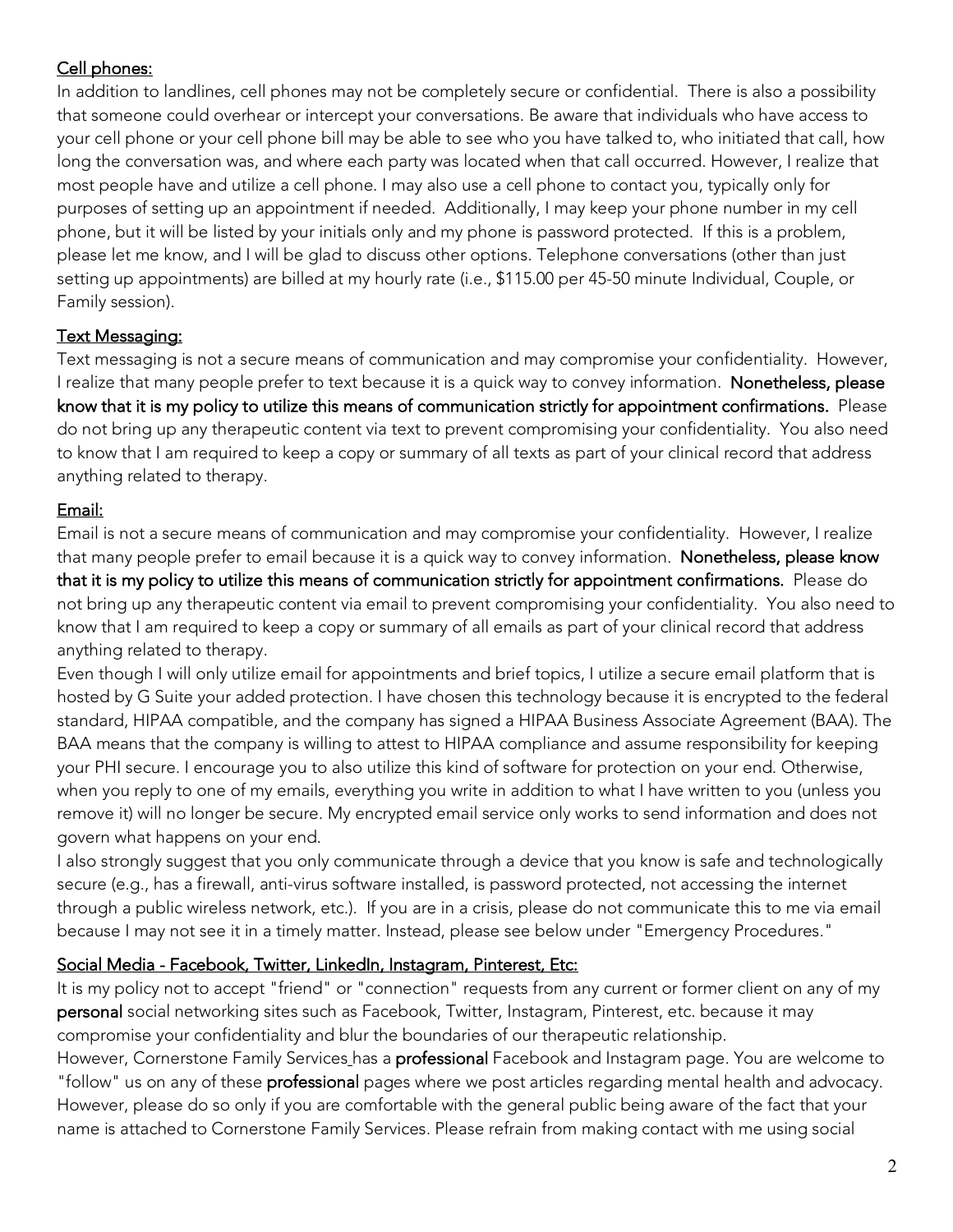media messaging systems such as Facebook Messenger or Twitter. These methods have insufficient security, and I do not watch them closely. I would not want to miss an important message from you.

### Recommendations to Websites or Applications (Apps):

During the course of your treatment, I may recommend that you visit certain websites for pertinent information or self-help. I may also recommend certain apps that could be of assistance to you and enhance your treatment. Please be aware that websites and apps may have tracking devices that allow automated software or other entities to know that you've visited these sites or applications. They may even utilize your information to attempt to sell you other products. Additionally, anyone who has access to the device you used to visit these sites and/or apps, may be able to see that you have been to these sites by viewing the history on your device. Therefore, it is your responsibility to decide if you would like this information as adjunct to your treatment or if you prefer that I do not make these recommendations. Please let me know by checking (or not checking) the appropriate box at the end of this document.

### Your Responsibilities for Confidentiality & TeleMental Health

Please communicate only through devices that you know are secure as described above. It is also your responsibility to choose a secure location to interact with technology-assisted media and to be aware that family, friends, employers, co-workers, strangers, and hackers could either overhear your communications or have access to the technology that you are interacting with. Additionally, you agree not to record any TeleMental Health sessions.

#### Consent to TeleMental Health Services

Please sign below that you give me consent to provide TeleMental Health services for your treatment or administrative purposes. You and your therapist will ultimately determine which modes of communication are best for you. However, you may withdraw your authorization to use any of these services at any time during the course of your treatment just by notifying us in writing. If you do not see an item discussed previously in this document listed for your authorization below, this is because it is built-in to our practice, and we will be utilizing that technology unless otherwise negotiated by you.

In summary, technology is constantly changing, and there are implications to all of the above that we may not realize at this time. Feel free to ask questions, and please know that I am open to any feelings or thoughts you have about these and other modalities of communication and treatment.

#### **Emergencies**

Ishita Patel, MFT, LMFT, does not provide emergency services. I do not carry a pager, and I am not available at all times. If this does not feel like it will be sufficient support for you, please inform me and we can discuss additional resources or transfer your case to a therapist or clinic that has 24-hour availability. Generally, I will return phone calls within 24-48 hours. Should I be out of town, I will make every effort to alert you of my absences. If you have a mental health emergency, I encourage you not to wait for a call back, but to do one of more of the following:

- 1. Call Ridgeview Institute at 770.242.4567 or Peachford Hospital at 770.454.5589
- 2. Call 911
- 3. Go to the emergency room of your choice
- 4. Georgia Crisis and Access Line (GCAL) 1.800.715.4225 (available 24/7)
- 5. Cobb County Mental Health Crisis Line 770.422.0202
- 6. Fulton County Mental Health Crisis Line 404.730.1600